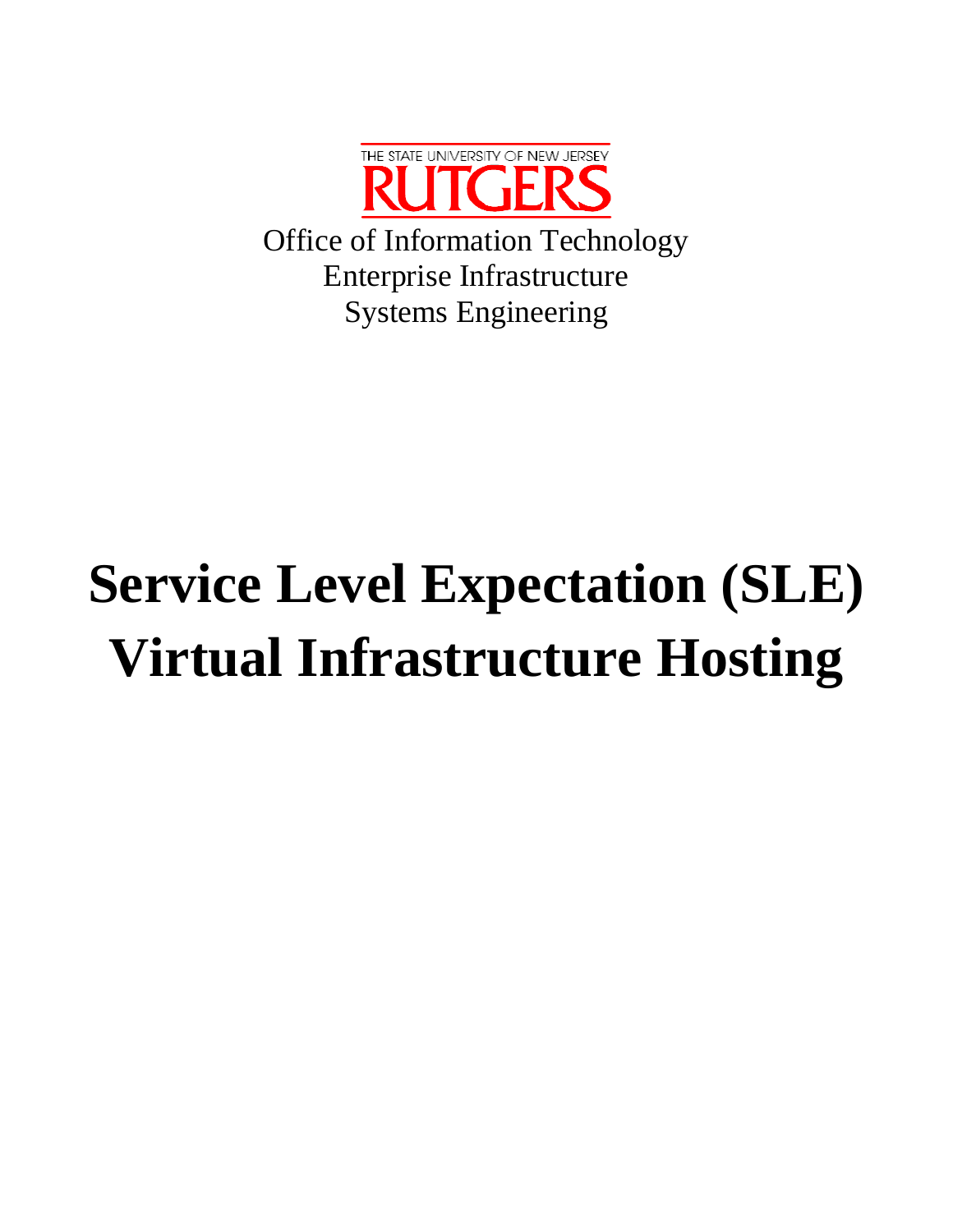

Version 0.2 Effective: TBD

**Document Owners:** Joni Squillaro – Director of IT Steven Leonard – Manager

### **Version History**

| <b>Version</b> | Date       | <b>Revision / Description</b> | Author             |
|----------------|------------|-------------------------------|--------------------|
| 0.1            | 10/10/2019 | Original Draft                | <b>Andrew Page</b> |
| 0.2            | 10/15/2019 | Revisions Added               | <b>Andrew Page</b> |
| 0.3            | 10/17/2019 | <b>Revisions Added</b>        | Steven Leonard     |

*Thank you for partnering with us to help deliver IT services to the university community. This document is intended to set expectations about the service Enterprise Infrastructure Systems Engineering delivers as well as how to handle exceptions to that service.*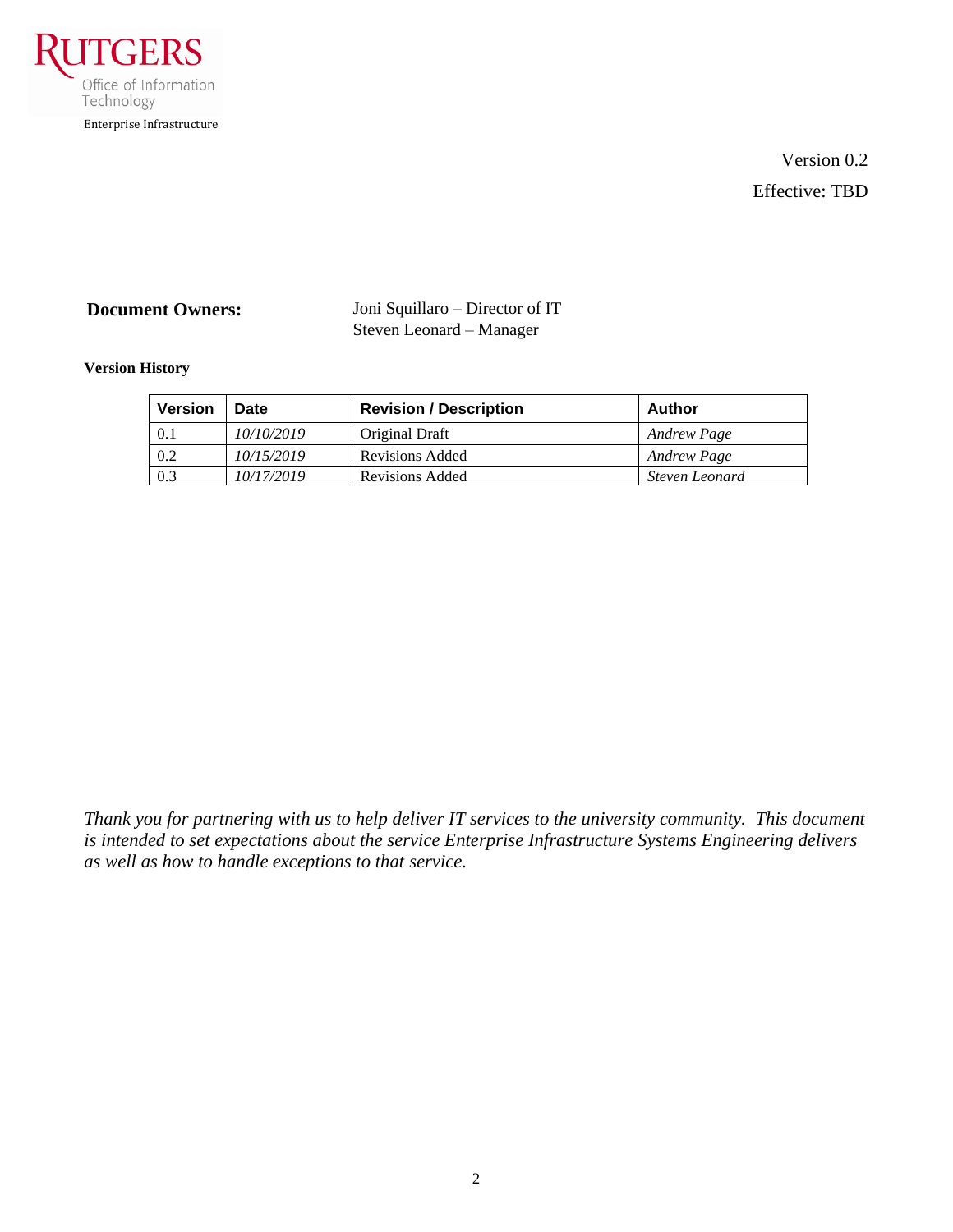# **OIT Enterprise Infrastructure Office of Information Technology**

*Thank you for partnering with us to help deliver IT services to the university community. This document is intended to set expectations about the service Enterprise Infrastructure Systems Engineering delivers as well as how to handle exceptions to that service.*

# **Guiding Principals**

- 1. The Enterprise Infrastructure Systems Engineering Group architects, deploys, operates, and maintains Enterprise-Class solutions in support of the shared hosting of University Services. Our infrastructure is designed to maximize and self-heal with technology in place to provide redundancy which allow availability and reduces the need for off-hours support.
- 2. For services that are architected to take advantage of the infrastructure, the Enterprise Infrastructure group will make all commercially reasonable efforts to restore service after a disruption.
- 3. Customer participation and availability is essential to the service restoration process.

## **Shared Responsibility Model**

The Virtual Infrastructure operates under a shared responsibility model. Different components of a University Service are run by different groups. Enterprise Infrastructure (EI) offers three<sup>1</sup> different models for service. Customers unable to meet the stated customer responsibilities are encouraged to take advantage of OIT consulting services to fulfill the role. 2

<sup>&</sup>lt;sup>1</sup> The Self-Managed Cluster option is in a Pre-release state. The Infrastructure is designed to support this option, but no customer has yet selected it.

<sup>2</sup> OS Management includes installation, and patching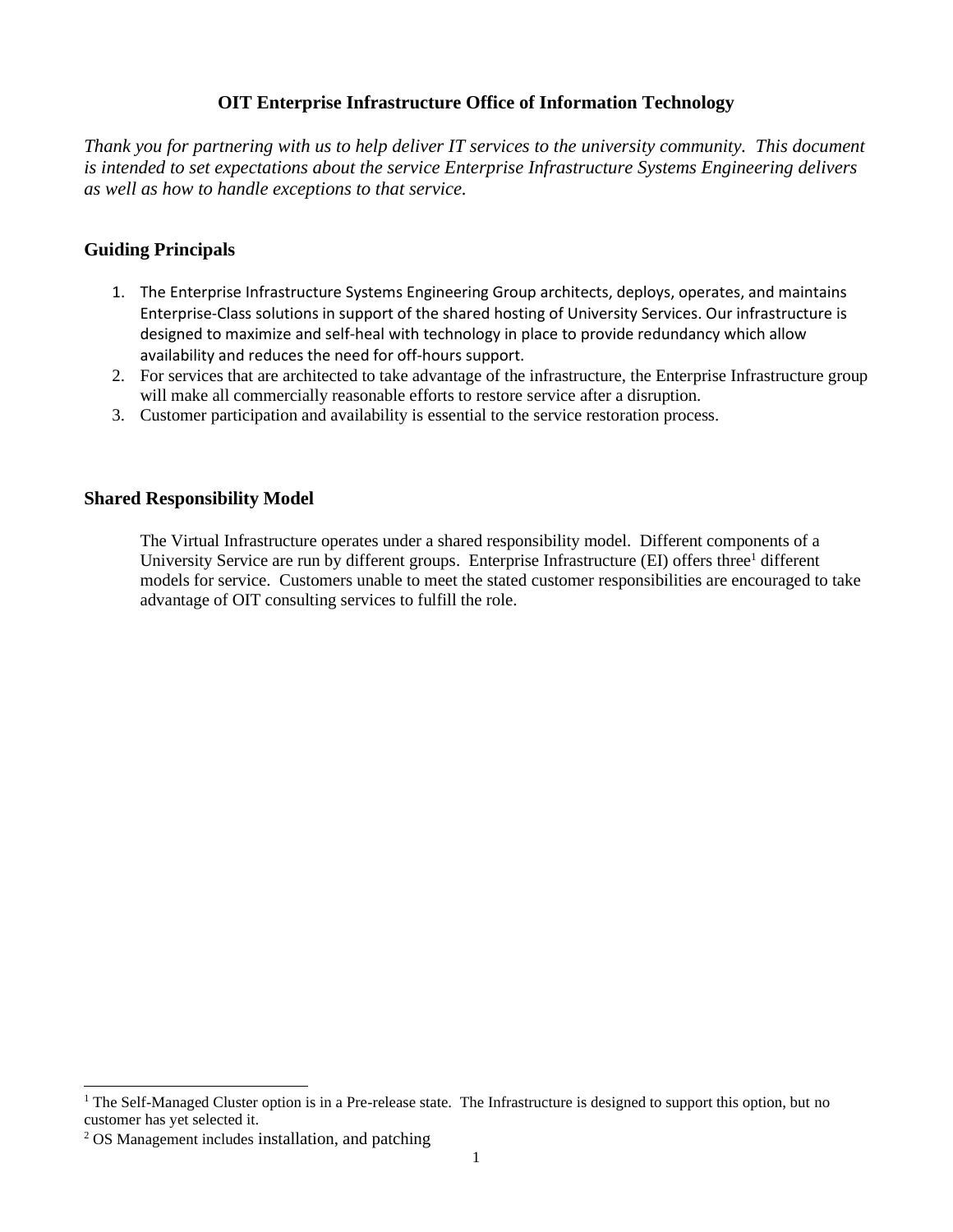**UTGERS** Office of Information Technology

Enterprise Infrastructure

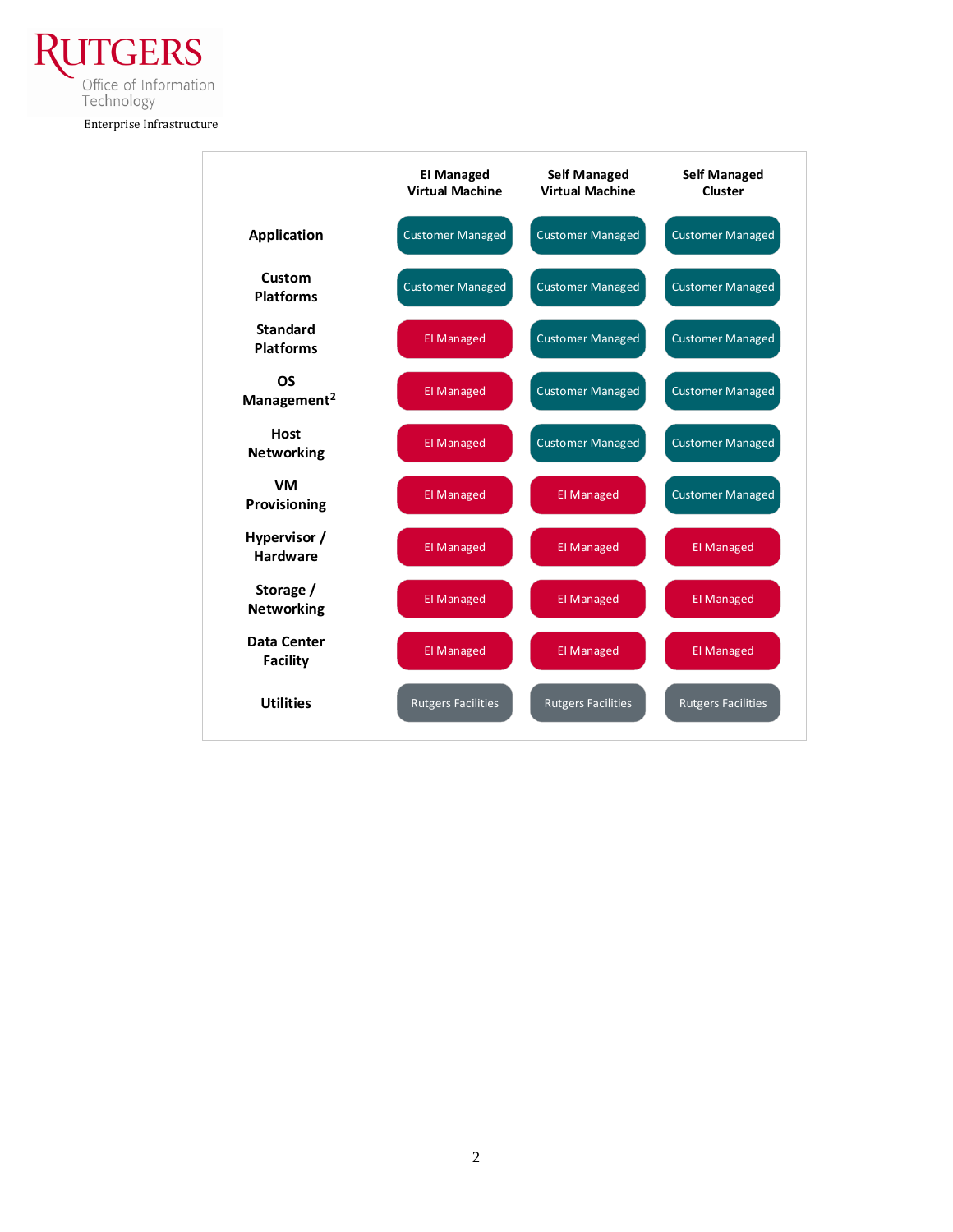Office of Information Technology

# Enterprise Infrastructure

#### **Routine Maintenance**

In order to maintain the efficiency and security of the Virtual Infrastructure, as well as to service customer requests, Enterprise Infrastructure performs work according to the following Schedule:

| Component            | <b>Risk</b> | Announcement <sup>3</sup> | <b>Schedule</b>                                                                                                                                                                                              |
|----------------------|-------------|---------------------------|--------------------------------------------------------------------------------------------------------------------------------------------------------------------------------------------------------------|
| Network <sup>4</sup> | Very Low    | None                      | Work is done during the workday                                                                                                                                                                              |
|                      | Low         | None                      | Work is done from 6:00AM-8:00AM T, W, Th                                                                                                                                                                     |
|                      | Medium-     | 2 Weeks Prior             | Work is scheduled between 4:00AM-6:00AM                                                                                                                                                                      |
|                      | High        |                           | or by arrangement                                                                                                                                                                                            |
| <b>OS</b> Patching   | Low         | 1 Week Prior              | Machines are scheduled into groups so that Pre-<br>production is patched before production and<br>redundant machines are patched in different<br>groups.<br>Work is scheduled between 3:00AM-6:30AM<br>$M-F$ |
| Data Center          | Low         | 1 Week Prior              | Work is done during the workday                                                                                                                                                                              |
| <b>Facilities</b>    | High        | 1 Month Prior             | Work is scheduled over weekends or when<br>least impactful.                                                                                                                                                  |

Work is announced on the "ei\_maintenance" email list. New customers are required to create a mailing list for their department to self-manage local distribution. Customers are also expected to inform the users of their services as needed regarding any impacts to their services from routine maintenance.

# **Data Protection<sup>5</sup>**

The Virtual Infrastructure includes the following Data Protections services

| <b>Component</b>     | <b>Type</b>                                          | <b>Frequency</b> | <b>Retention</b> | <b>Description</b>                             |
|----------------------|------------------------------------------------------|------------------|------------------|------------------------------------------------|
| <b>Block Storage</b> | Full                                                 | $2/M$ onth       | 6 months         | Primary Storage is RAID protected.             |
| (VDMK Files)         | Incremental                                          | Daily            | 6 weeks          | Backups done via NetBackup and stored on       |
|                      |                                                      |                  |                  | DataDomain in the ASB Datacenter.              |
|                      |                                                      |                  |                  | Images are replicated off-site to Philadelphia |
| File Storage         | Daily                                                | 1/Day            | 31 Days          | Frames are located in ASB and Knights          |
| (Isilon)             | Weekly                                               | 1/Week           | 6 Weeks          | Bridge Data Centers. Storage is replicated     |
|                      |                                                      |                  |                  | between frames. Snapshots are used for         |
|                      |                                                      |                  |                  | Data Protection                                |
| Database             | By Special Arrangement to ensure consistent backups. |                  |                  |                                                |

For systems that require a formal Disaster Recovery plan, Enterprise Infrastructure can work with Sungard Availability Services to provide a quote. This service is NOT included in standard pricing. The supporting business continuity plan is a responsibility of the department.

<sup>&</sup>lt;sup>3</sup> For an emergency or ongoing incident, changes will be applied without normal lead time.

<sup>&</sup>lt;sup>4</sup> The University schedules a Network Change Freeze during the beginning and end of each semester. Please see: <http://www.td.rutgers.edu/policies-guidelines/network-maintenance-freeze-periods/>

<sup>&</sup>lt;sup>5</sup> Backups can be customized by request, and those customizations will override these defaults.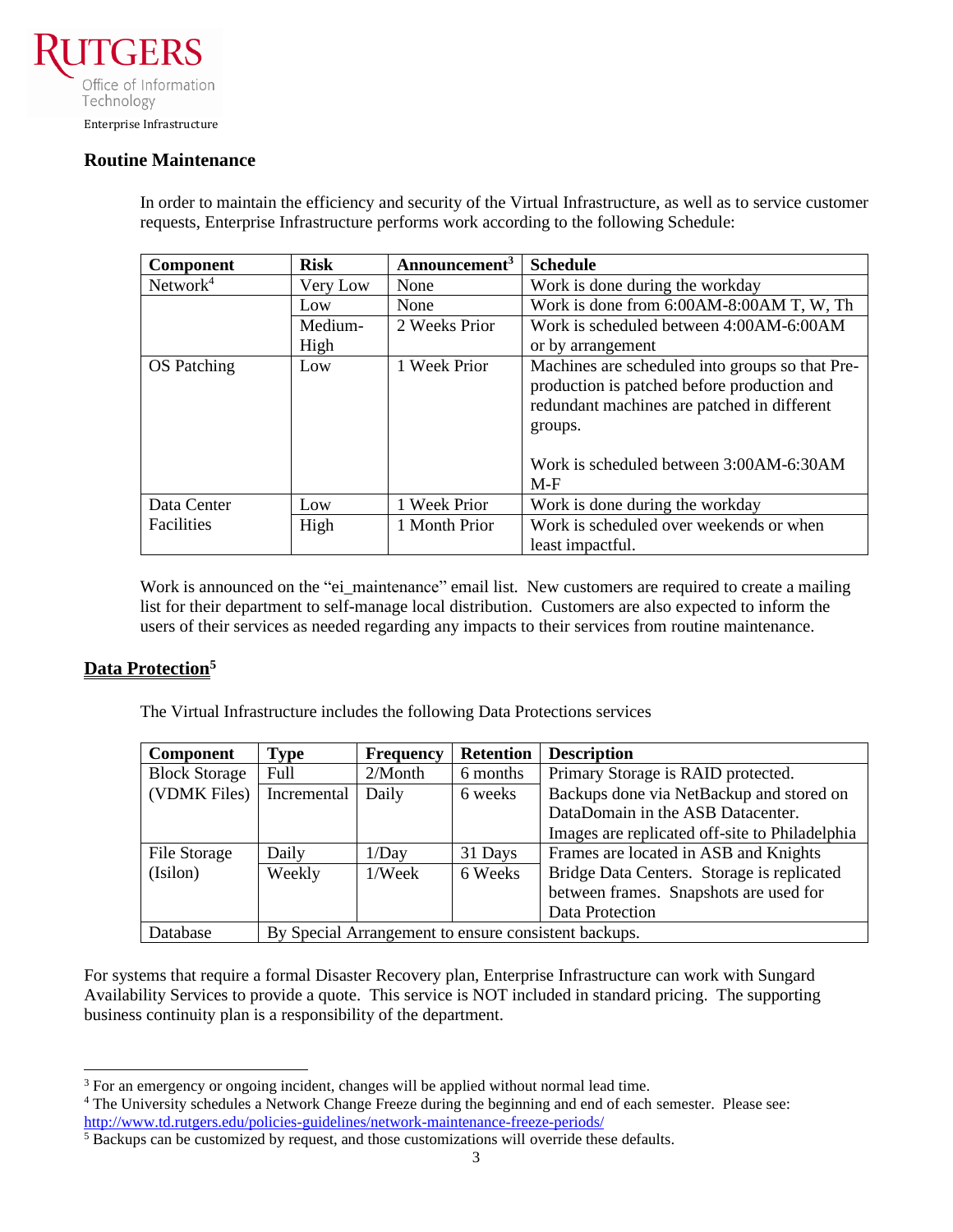

### **Service Requests**

A Service Request is defined as a request for information about or a change to the existing service. They may also be opened to report an incident.

To open a service request please visit https://oitforms.rutgers.edu/ehsn\_inc and select the appropriate service from the drop down from Enterprise Hosting Services \*

| ServiceNow Incident                                |                                                                                                                                            |
|----------------------------------------------------|--------------------------------------------------------------------------------------------------------------------------------------------|
|                                                    | An incident is an unplanned event that causes a service disruption. A request means a query for information, advice or a modification to a |
| service.                                           |                                                                                                                                            |
| <b>Enterprise Hosting Services *</b><br>- Select - |                                                                                                                                            |
| <b>Short Description *</b>                         |                                                                                                                                            |
| <b>Detailed Description *</b>                      |                                                                                                                                            |
|                                                    |                                                                                                                                            |
|                                                    |                                                                                                                                            |
|                                                    | $\frac{1}{2}$                                                                                                                              |

You will receive a ServiceNow Incident Request via email when opened. Email notice will again be sent when your issue is resolved. Often EI staff will require additional information in order to process your request. Service Requests that require an additional customer response that goes unanswered for 3 or more days may be closed with comment "3 days no client response". The SR can be reopened as necessary per client request.

# **Service Priority**

| <b>Priority</b> | <b>Description</b>                                                                                                                                                                                                                            | <b>Expected Acknowledgement Time.</b> |                          |  |
|-----------------|-----------------------------------------------------------------------------------------------------------------------------------------------------------------------------------------------------------------------------------------------|---------------------------------------|--------------------------|--|
|                 |                                                                                                                                                                                                                                               | <b>Normal Hours</b>                   | <b>Off Hours</b>         |  |
| <b>P1</b>       | Major Interruption to critical service(s)<br>Failure of redundant Infrastructure<br>Customer also commits resources 24x7 until<br>resolved<br>(Note: Services that are not architected for high)<br>availability do not qualify for P1 Status | 15 Minutes                            | 15 Minutes $-$<br>1 hour |  |
| P <sub>2</sub>  | Significant impact to service                                                                                                                                                                                                                 | 15 Minutes                            | <b>Best Effort</b>       |  |
| <b>P3</b>       | Service degraded                                                                                                                                                                                                                              | 1 Business Hour                       | N/A                      |  |
| <b>P4</b>       | <b>Routine Service Request</b>                                                                                                                                                                                                                | 4 Business Hours                      | N/A                      |  |

#### **Normal Service Hours**

• **Core EI Systems Staff Service/Support Hours:** 8:00am – 5:30pm Monday through Friday **Note:** excluding University holidays and closures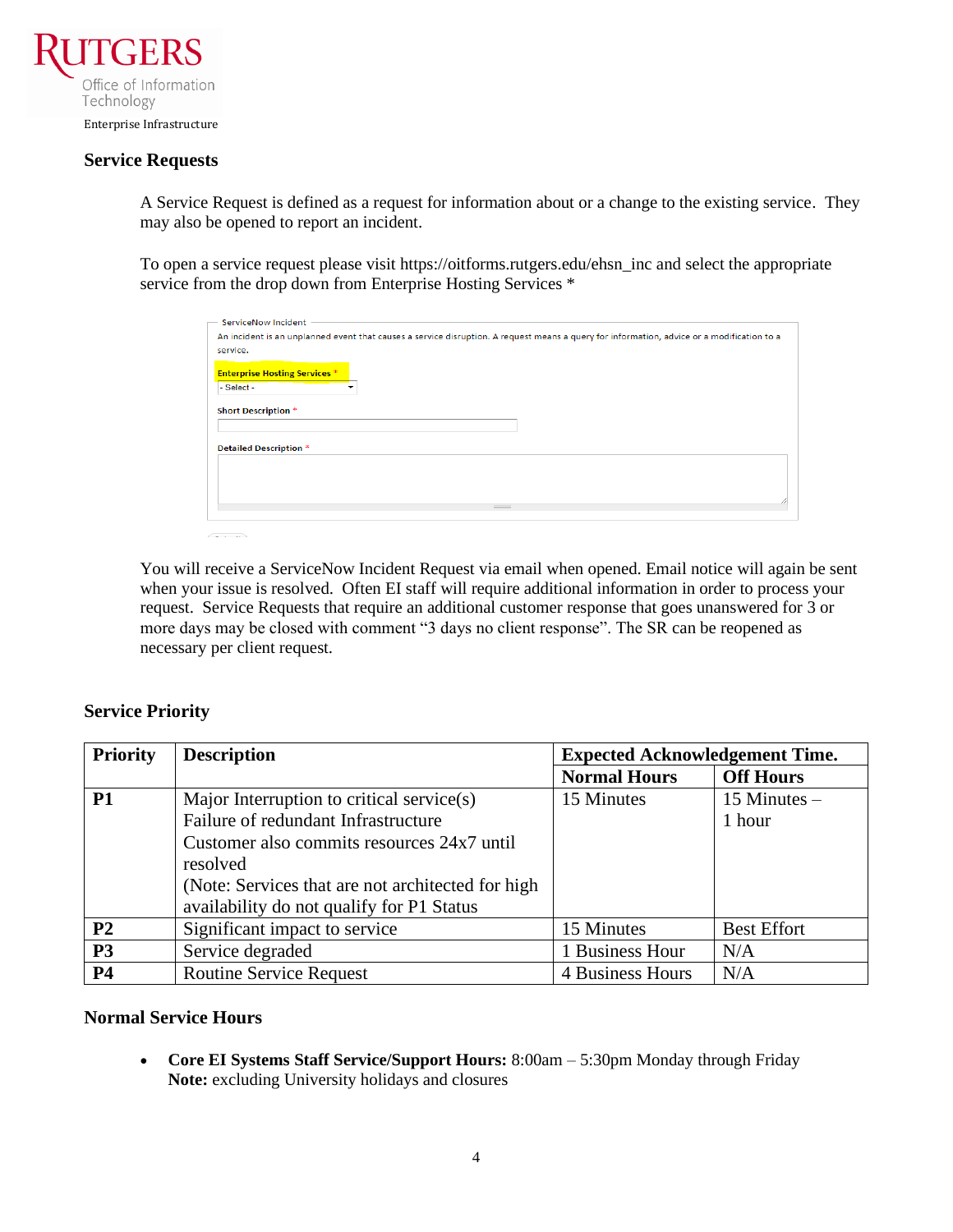

Enterprise Infrastructure

#### **Incident Communications**

Enterprise Infrastructure communicates incidents via a web page at: [https://status.ei.rutgers.edu](https://status.ei.rutgers.edu/)

Customers are encouraged to subscribe to incidents via that website. All Customers are responsible for crafting messages to their user communities.

Larger incidents which need to be communicated to the larger university community are handled through the OIT Enterprise Service Delivery Team.

### **Escalation Process<sup>6</sup>**

The normal service request process should be used whenever possible. When a P1 or P2 Incident happens outside of Normal Service Hours, customers can begin our escalation process:

- 1. Please submit a normal service request. This step should only be skipped if the service request system is broken. Please include a way to get in contact off-hours.
- 2. Check our status page for a list of known impacts to the virtual hosting page. If a known issue is listed, your service request will be seen by staff working the issue (Coming Soon)
- 3. Please visit our escalation form at https://esclate.ei.rutgers.edu
- 4. If you need to reach the on-call technician, please call +1 (224) 269-7273 **LISTEN TO THE PROMPTS AND CHOOSE THE BEST OPTION**
- 5. The system will attempt to connect you live to an EI staff member. After 60 seconds you will be prompted to leave a message. Please leave all proper contact information for an EI staff member to properly return your call. Leaving incomplete information could/will delay the escalation and resolution of service(s) or incident(s) being reported.

Once a call is placed an alert is created in our Opsgenie instance. This cloud-based tool will follow a predefined escalation policy to reach someone in the Enterprise Infrastructure Systems Engineering Group. The policy is as follows

- 1. The call is routed live to the on-call technician. If they can be reached, you will be connected via voice. The tech will ask for your contact information and ticket number. They will arrange for a call back.
- 2. If the call is not connected quickly, the system will take a voice mail. This voice mail will be attached to an alert which will follow the normal escalation path.
	- a. The on-call tech is given 5 minutes to acknowledge the alert.
	- b. The other members of the on-call rotation are contacted and given 5 minutes to acknowledge the alert
	- c. After 10 minutes, the alert is escalated to Enterprise Infrastructure Leadership team.
	- d. Alerts continue to repeat until acknowledged.

Please note, the timeframe given are for acknowledgement. All on-call technicians in Enterprise Infrastructure, are capable of basic triage for incidents, but may need to engage other teams during problem resolution. Only one staff member is officially on call. Reaching other resources will continue to be best effort.

<sup>&</sup>lt;sup>6</sup> Significant changes to the escalation process are exacted as part of the IT Service Management / Service now project. Please make every effort to refer to current information before starting the process.